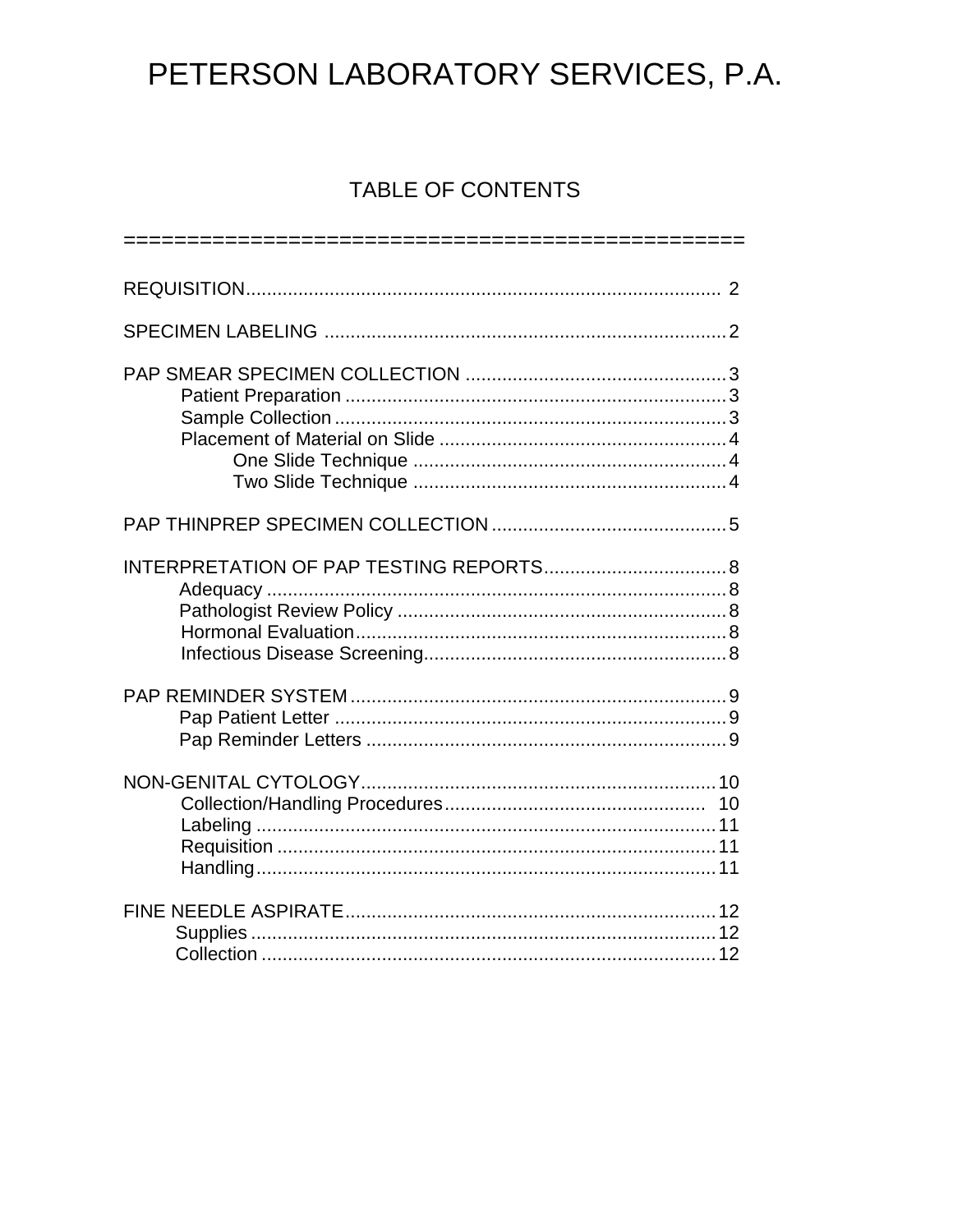# **GYN CYTOLOGY**

## **PAP TESTING**

# **I. REQUISITION:**

Peterson Laboratory Services is a Clinical Laboratory Improvement Amendment (CLIA) certified laboratory. Our certification is your assurance of the highest possible testing standards.

In compliance with CLIA regulation, guidelines have been established for the acceptance or rejection of cytology specimens. Appropriately labeled specimens must be accompanied by a cytology requisition. **Information appearing on the slide or ThinPrep vial and the requisition MUST match identically.**

Complete a cytology requisition (yellow, form 15) noting the following information:

- **1. PATIENT NAME:** Patient name on the requisition must exactly match the patient name as it appears on the slide or ThinPrep vial label.
- **2. DATE OF COLLECTION**
- **3 PATIENT'S DATE OF BIRTH**
- **4. PATIENT ADDRESS:** If the ordering physician/practitioner participates in the Pap Reminder system, patient address is needed to generate the patient reminder letter.
- **5. PHYSICIAN/PRACTITIONER NAME**
- **6. SOCIAL SECURITY NUMBER/PATIENT ID:** Please provide patient social security number or other patient identifier.

 It is helpful if you would advise Peterson Laboratory Services if you become aware of name changes.

- **7. PERTINENT CLINICAL INFORMATION:** The following information is required by regulation for accurate interpretation of the specimen:
	- a) Date of last menstrual period
	- b) Source of material submitted (cervix, endocervix or vagina)
	- c) Hormonal status (pregnant, postpartum, post-menopausal, etc)
	- d) Exogenous hormone therapy (birth control pills, estrogen therapy, etc.)
	- e) History of abnormal cytology
	- f) Date of last gynecological testing and the diagnosis
	- g) Any other pertinent history

## **II. SPECIMEN LABELING:**

ThinPrep Vial: Using a permanent marker, record patient name and ID number on the vial

Conventional Slide: Using a Number 2 lead pencil, record the patient's first and last name on the frosted end of the slide.

### **IMPORTANT:**

If the name on specimen requisition does not exactly match the name on the slide or ThinPrep vial, the specimen will be rejected and returned to the originating facility. Please correct the discrepancy and re-submit the specimen.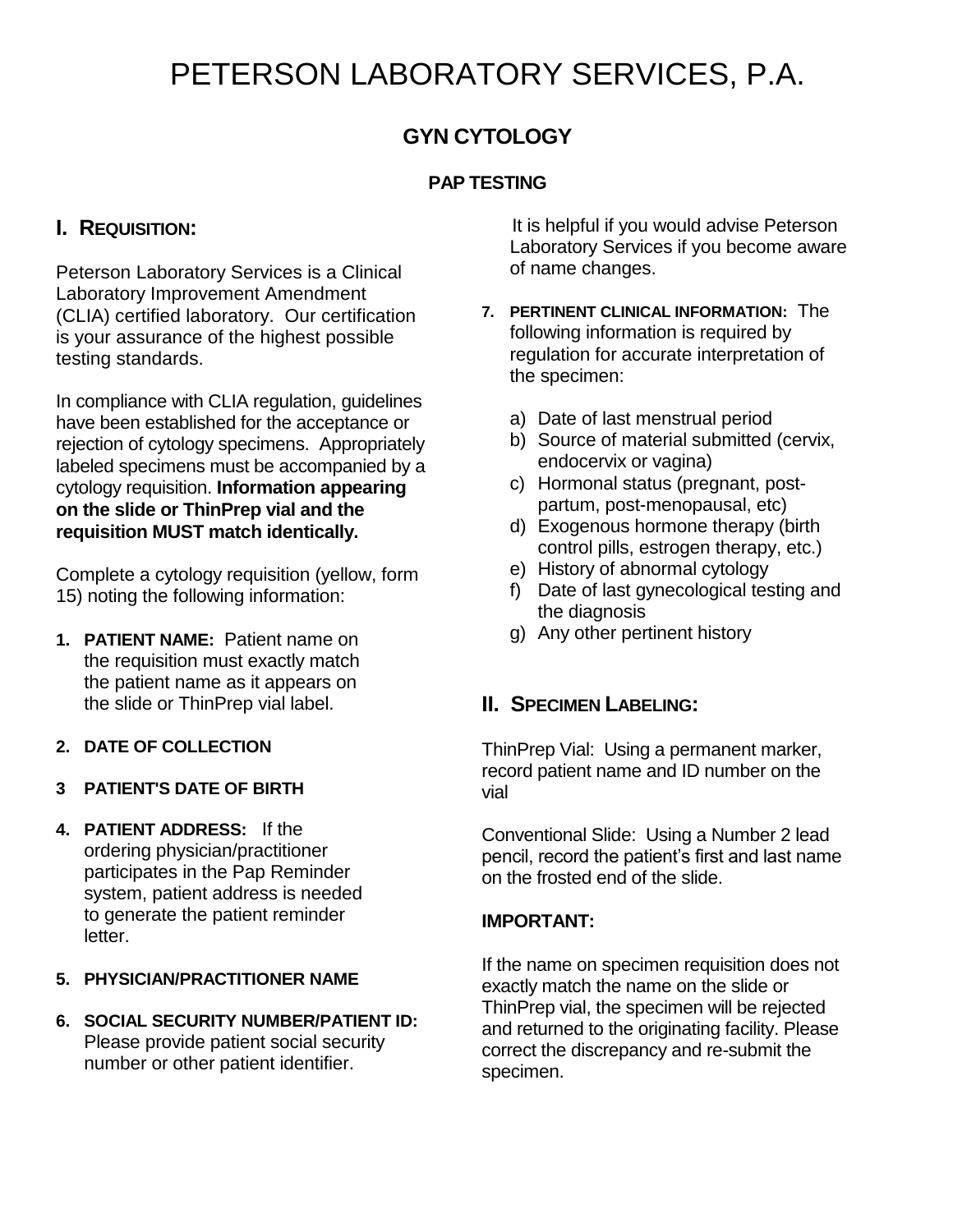# **GYN CYTOLOGY**

# **III. Conventional PAP SMEAR SPECIMEN COLLECTION**

### **A. PATIENT PREPARATION**

1. It is advisable for the patient to avoid using vaginal suppositories, creams or douches for twenty-four (24) hours prior to collection.

2. Water may be used to lubricate and warm the speculum; however, lubricant jellies **should not be used.** Position the speculum so that the entire face of the cervix appears at the end of the speculum. A sample from this area is necessary for adequate specimen collection.

### **B. SAMPLE COLLECTION**

1. For a sample to be considered adequate, it is necessary to obtain a specimen from both the ectocervix and the endocervix. Successful collection requires careful inspection of the cervix and localization of the transformation zone.

2. To sample the endocervix, an endocervical brush is gently inserted into the endocervix, turned 360 degrees and withdrawn. The cytobrush is **NOT** recommended for use on pregnant patients. Vigorous scrubbing of the endocervix should be avoided as bleeding and patient discomfort may result.

3. It is important to obtain a smear that is not obscured by blood, mucus or inflammatory exudate. If there is mucus or other discharge present, gently remove with a swab. Discard swab. Do not clean the cervix by washing with saline as it may result in an acellular smear.

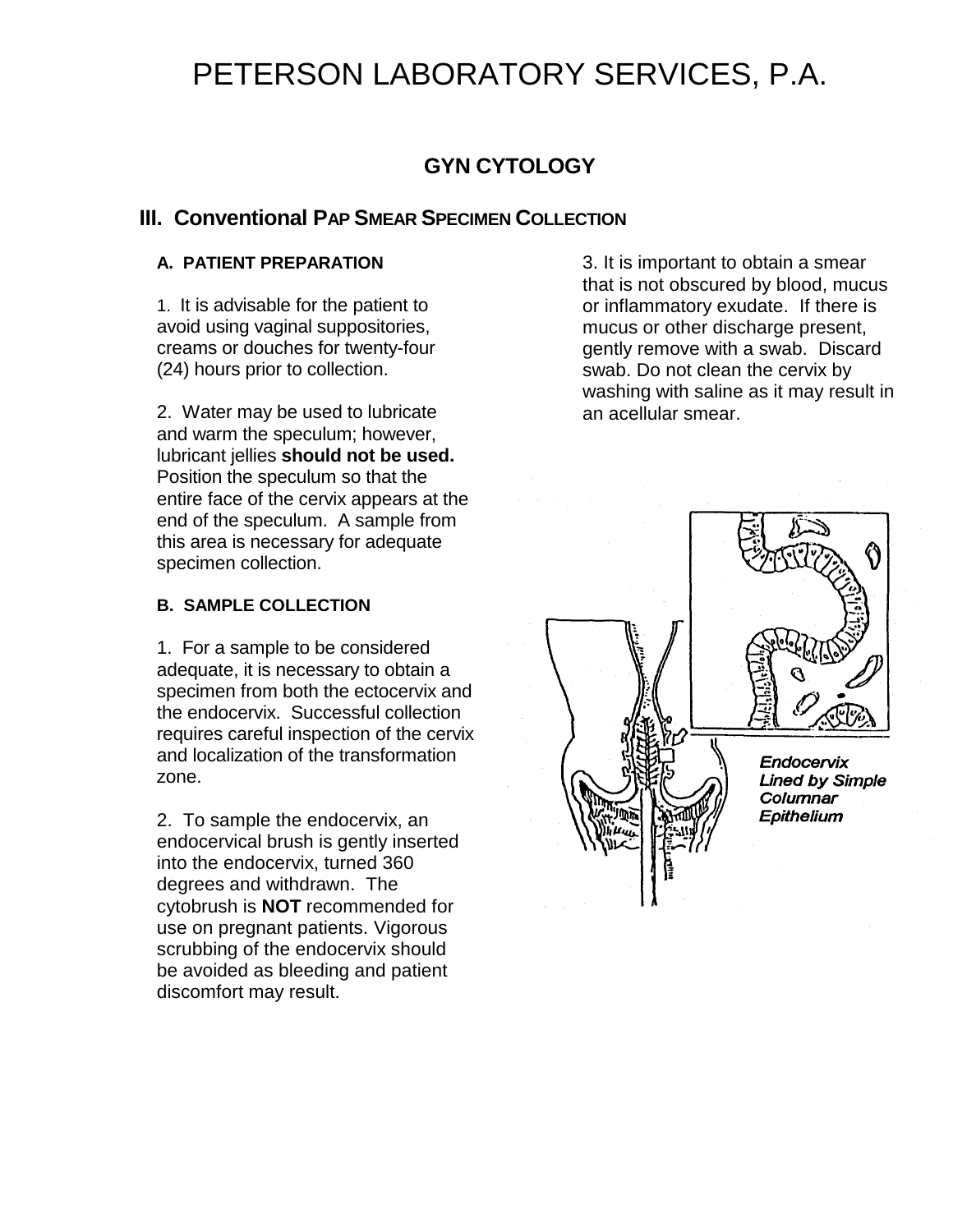4. To sample the ectocervix, use a scraper to gently, but firmly scrape the transformation zone (squamocolumnar junction). Be careful to avoid removing pieces of tissue with the scraper.



## **PLACEMENT OF MATERIAL ON SLIDE**

### **ONE SLIDE TECHNIQUE:**

1. Once both specimens have been collected, the endocervical brush should be rolled on the label half of the slide. The ectocervical scraping should be spread on the remaining half of the entire slide.

2. Fix the smear immediately using cytology spray fixative. Failure to fix smears immediately may result in smears that are unsatisfactory for evaluation. Fix the smear immediately spray fixative pump cytology spray fixative to fixative **TWO SLIDE TECHNIQUE**

1. The endocervical brush and ectocervical scraping are each spread on individual slides as soon as they are obtained.

2. Fix the smears **immediately** using the cytology spray fixative. Failure to fix smears immediately may result in smears that are unsatisfactory for evaluation.

**NOTE:** Care must be taken to fix the smear as quickly as possible. Air drying begins within seconds of applying the smear to the slide. Air drying produces artifacts, cellular distortion and may lead to misinterpretation of smears.

The fixative provided is 95% alcohol with carbowax added to prevent drying of the sample. The nozzle of the spraying apparatus should be held approximately twelve (12) inches from the slide. Adequate amounts of fixative should be applied to completely wet the surface.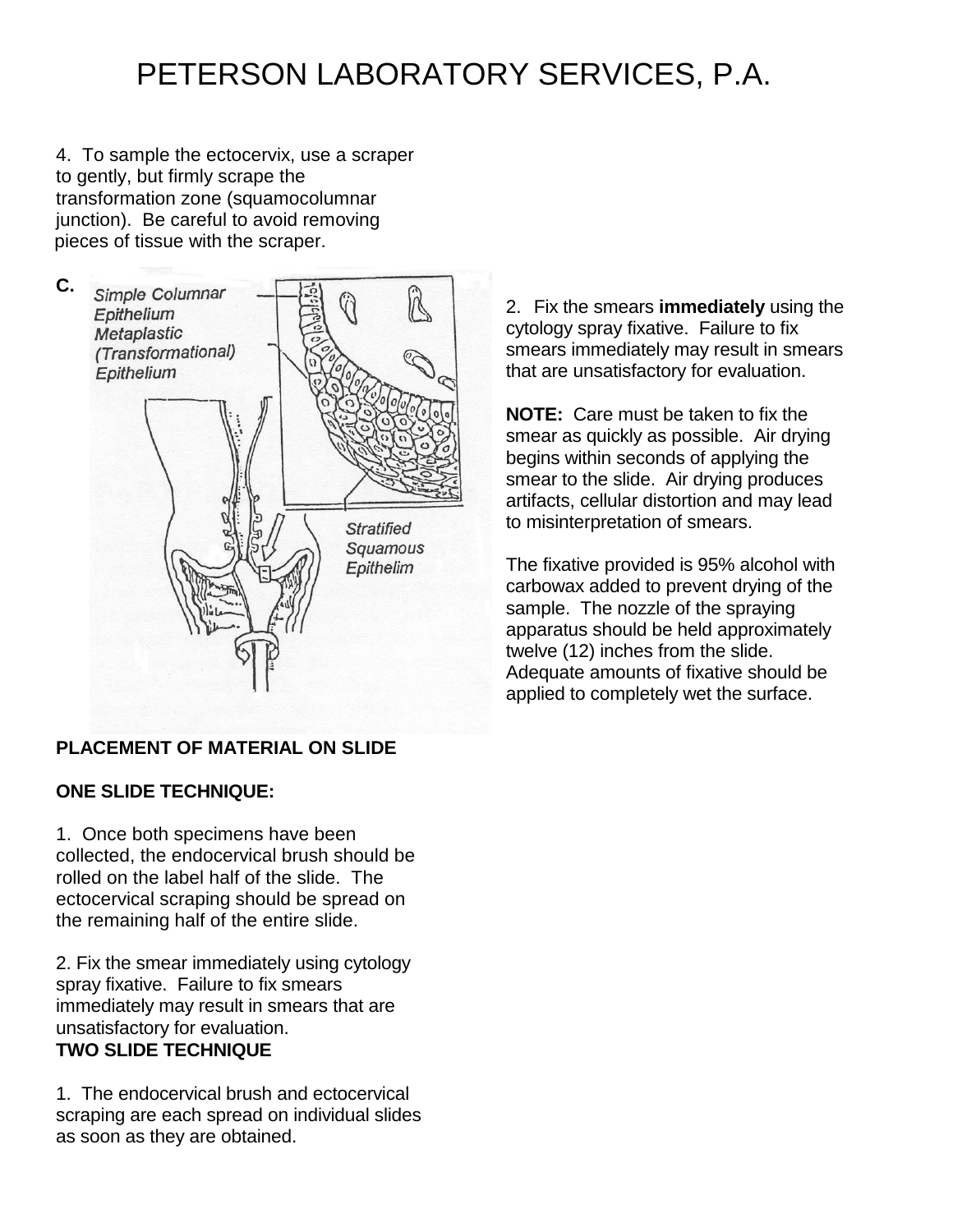## **COLLECTION PREPARATION**

### **Thinprep Collection Techniques**

The detection of cervical cancer and its precursors as well as other gynecologic abnormalities is the primary purpose of obtaining a cervical cell sample. In general, the guidelines state that it is important to obtain a specimen that is not obscured by blood, mucus, inflammatory exudates or lubricant.

### **Patient Information**

• The patient should be tested 2 weeks after the first day of her last menstrual period, and definitely not when she is menstruating.

 Even though ThinPrep reduces obscuring blood, clinical studies have demonstrated that excessive amounts of blood may still compromise the test and possibly lead to an unsatisfactory result.

• The patient should not use vaginal medication, vaginal contraceptives or douches during the 48 hours before the exam.

### **Specimen Collection Preparation**

 Lubricant jellies should not be used to lubricate the speculum (see next page for acceptable list of lubricants to use if necessary)

 Even though lubricant jellies are water soluble, excessive amounts of jelly may compromise the test and possibly lead to an unsatisfactory result.

 Remove excess mucus or other discharge present before taking the sample. This should be gently removed with ring forceps holding a folded gauze pad.

The excess cervical mucus is essentially devoid of meaningful cellular material and when present in the sample vial may yield a slide with little or no diagnostic material present.

• Remove inflammatory exudate from the cervical canal before taking the sample. Remove by placing a dry 2 x 2 inch piece of gauze over the cervix and peeling it away after it absorbs the exudates or by using a dry protoswab or scopette.

The excess inflammatory exudate is essentially devoid of diagnostic cellular material and when present in the sample vial may yield a slide with little or no diagnostic material present.

• The cervix should not be cleaned by washing with saline or it may result in a relatively acellular sample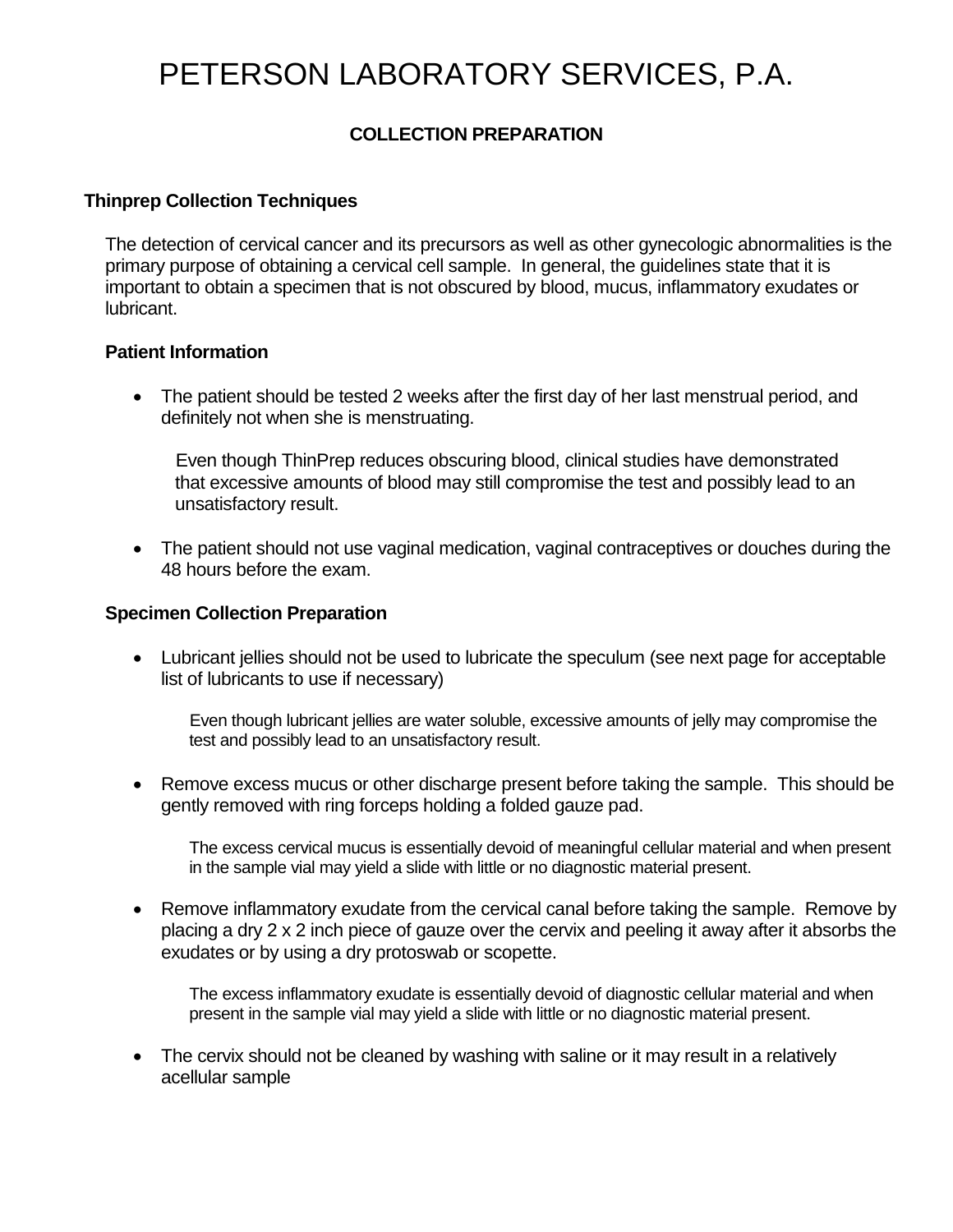# **ThinPrep® Pap Test Lubricant Compatibility List**

| <b>LUBRICANT</b>                          | <b>MANUFACTURER</b>                                         | <b>CONTAINS CARBOMER?</b> |
|-------------------------------------------|-------------------------------------------------------------|---------------------------|
|                                           |                                                             |                           |
| <b>PREFERRED</b>                          |                                                             |                           |
| <b>PAP Test Lubricating Jelly</b>         | <b>Asecptic Control Products</b>                            | No                        |
| <b>Surgilube Surgical Lubricant</b>       | <b>HR Pharmaceuticals</b>                                   | <b>No</b>                 |
| <b>COMPATIBLE</b>                         |                                                             |                           |
| K-Y Jelly (Physician Formula)             | Johnson & Johnson                                           | <b>No</b>                 |
| Surgel                                    | <b>Ulmer Pharmacal</b>                                      | No                        |
| <b>INCOMPATIBLE</b>                       |                                                             |                           |
| <b>Aquagel Lubricating Gel</b>            | Parker Laboratories, Inc.                                   | Yes                       |
| Astroglide (Physician Formula)            | BioFilm, Inc.                                               | No                        |
| Astroglide (Personal Formula)             | BioFilm, Inc.                                               | <b>No</b>                 |
| Crystelle                                 | Deltex Pharmaceuticals, Inc. - FDA                          | Unknown                   |
|                                           | injunction in 2011; no longerin                             |                           |
|                                           | operation                                                   |                           |
| <b>HR Lubricating Jelly</b>               | HR Pharmaceuticals, Inc.                                    | Yes                       |
| <b>Lubricating Gel</b>                    | <b>Henry Schein</b>                                         | Yes                       |
| Lubricating Jelly                         | McKesson                                                    | Yes                       |
| <b>MediChoice Lubricating Jelly</b>       | Owens & Minor                                               | Yes                       |
| PDI Lubricating Jelly I and II            | <b>PDI Healthcare</b>                                       | Yes                       |
| PSS Select (also known as Triad)          | PSS World Medical, Inc.                                     | Yes                       |
| <b>Rite Aid Pharmacy Lubricating Gel</b>  | Rite Aid Corp.                                              | Yes                       |
| Allegiance                                | Medline Industries, Inc. (formerly                          | Yes                       |
|                                           | Triad/H&P Industries)                                       |                           |
| <b>Aplicare Sterile Lubricating Jelly</b> | Aplicare Inc./Clorox Professional                           | Yes                       |
| (also known as Operand                    |                                                             |                           |
| Lubricating Jelly)                        |                                                             |                           |
| Aqua Lube Personal Lubricant**            | <b>Mayer Laboratories</b>                                   | <b>No</b>                 |
| <b>DynaLube Lubricating Jelly</b>         | <b>Dynarex Corporation</b>                                  | Yes                       |
| E-Z Lubricating Jelly                     | <b>Chester Packaging</b>                                    | Yes                       |
| <b>IMCO Lubricating Jelly</b>             | Medline Industries, Inc. (formerly<br>Triad/H&P Industries) | Yes                       |
| <b>Lubricating Jelly</b>                  | <b>DUKAL Corporation</b>                                    | Yes                       |
| Lubri-Gel                                 | <b>Sheffield Pharmaceuticals</b>                            | Yes                       |
| <b>Maxilube Personal Lubricant</b>        | <b>Mission Pharmacal</b>                                    | Yes                       |
| <b>NovaPlus</b>                           | Medline Industries, Inc. (formerly                          | Yes                       |
|                                           | Triad/H&P Industries)                                       |                           |
| Pro Advantage Lubricating Jelly           | National Distribution & Contracting,                        | Yes                       |
|                                           | Inc.                                                        |                           |
| <b>ReliaMed Lubricating Jelly</b>         | ReliaMed                                                    | Yes                       |
|                                           |                                                             |                           |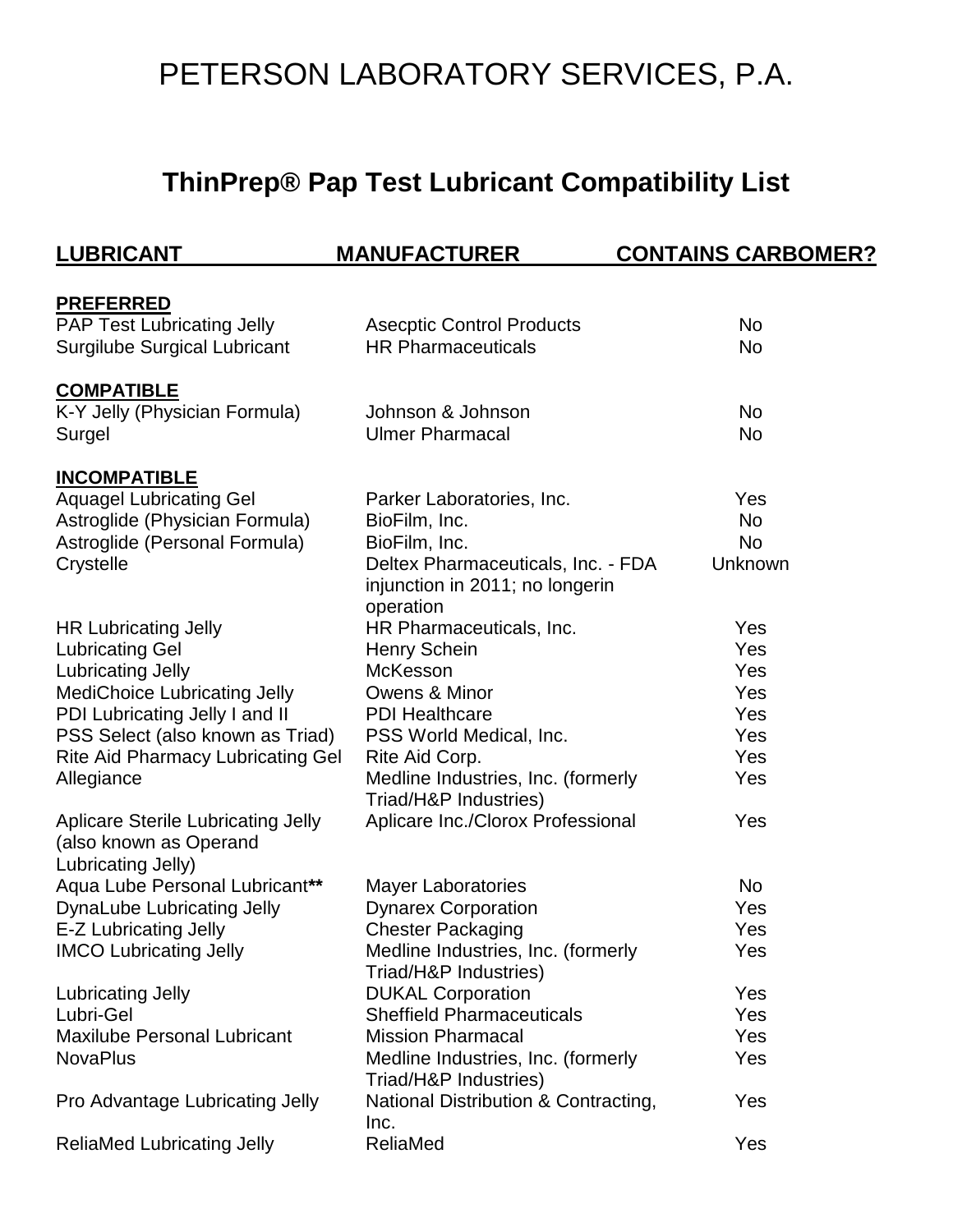## THINPREP SPECIMEN COLLECTION: BROOM-LIKE DEVICE

#### $\boxdot$  EMAIL **品 PRINT**

# **Broom-Like Device Protocol**



#### Obtain...

...an adequate sampling from the cervix using a broom -like device. If desired, use lukewarm water to warm and lubricate the speculum. Water-soluble gel lubricant sparingly applied to the posterior blade of the

speculum can be used if necessary.<sup>1</sup> Insert the central bristles of the broom into the endocervical canal deep enough to allow the shorter bristles to fully contact the ectocervix. Push gently, and rotate the broom in a clockwise direction five times.



#### Rinse...

...the broom as quickly as possible into the PreservCyt solution vial by pushing the broom into the bottom of the vial 10 times, forcing the bristles apart. As a final step, swirl the broom vigorously to further release material. Discard the collection device.



#### **Online Resources**

Find links to online resources for healthcare professionals.

Get resources >

#### Get the eNewsletter

**Trends in Cervical Health** delivers the latest in news, peer opinion, and cervical health issues.

Sign up now >



#### Tighten...

...the cap so that the torque line on the cap passes the torque line on the vial.



#### Record...

...the patient's name and ID number on the vial, and the patient information and medical history on the cytology requisition form.



#### Place...

...the vial and requisition in a specimen bag for transport to the laboratory.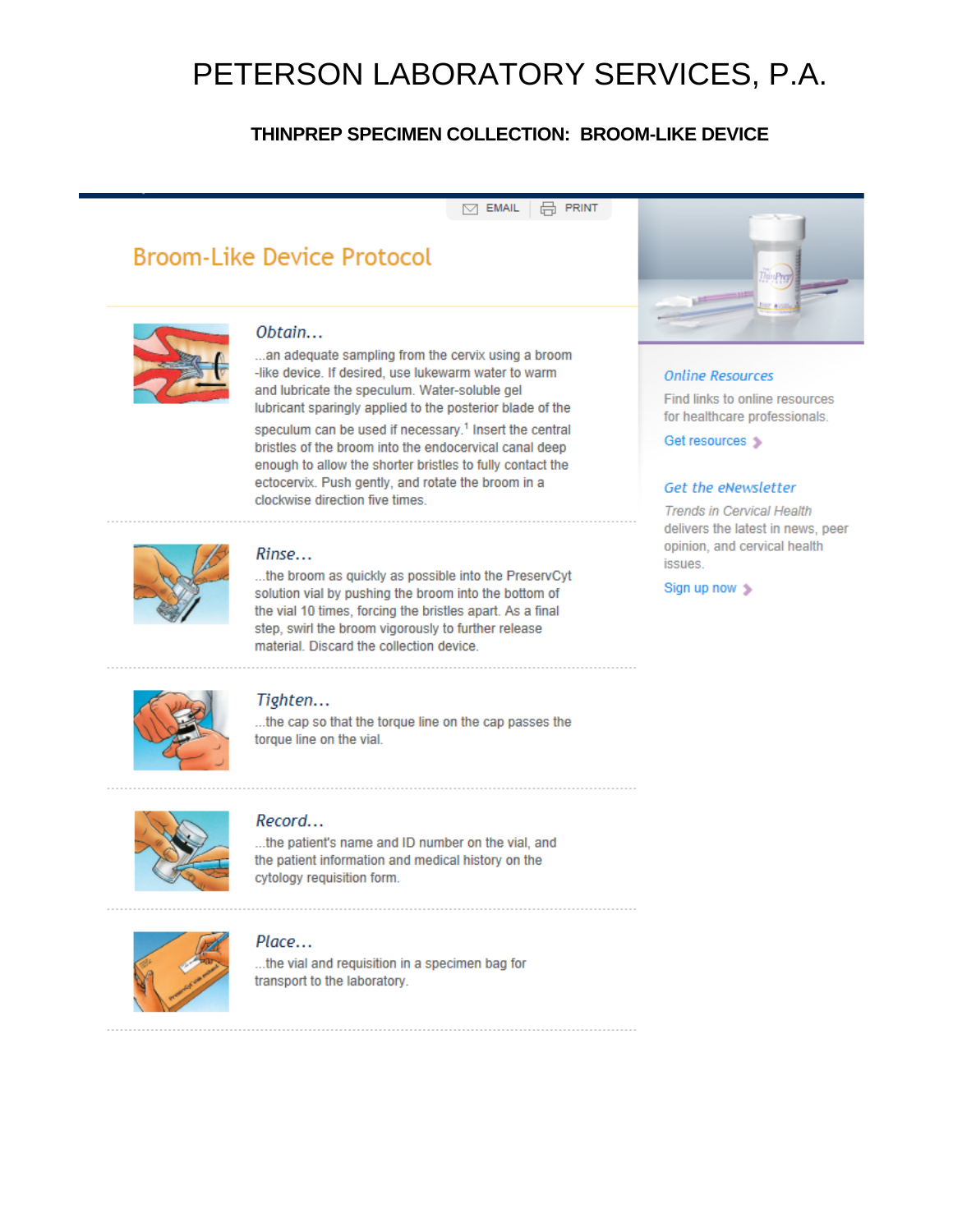## THINPREP SPECIMEN COLLECTION: BRUSH/SPATULA

# **Brush/Spatula Protocol**



#### Obtain...

...an adequate sampling from the ectocervix using a plastic spatula. If desired, use lukewarm water to warm and lubricate the speculum. Water-soluble gel lubricant sparingly applied to the posterior blade of the

speculum can be used if necessary.<sup>1</sup> Select contoured end of plastic spatula and rotate it 360 degrees around the entire exocervix while maintaining tight contact with exocervical surface.



#### Rinse...

...the spatula as quickly as possible into the PreservCyt solution vial by swirling the spatula vigorously in the vial 10 times. Discard the spatula.



#### Obtain...

...an adequate sampling from the endocervix using an endocervical brush device. Insert the brush into the cervix until only the bottommost fibers are exposed. Slowly rotate 1/4 or 1/2 turn in one direction. DO NOT **OVER-ROTATE.** 



#### Rinse...

...the brush as quickly as possible in the PreservCyt solution by rotating the device in the solution 10 times while pushing against the PreservCyt vial wall. Swirl the brush vigorously to further release material. Discard the brush.



#### Tighten...

...the cap so that the torque line on the cap passes the torque line on the vial.



#### Get the eNewsletter

**Trends in Cervical Health** delivers the latest in news, peer opinion, and cervical health issues.

Sign up now >

#### **Reimbursement Details**

Find details on reimbursement for the ThinPrep Pap Test and the ThinPrep Imaging System.

Get details >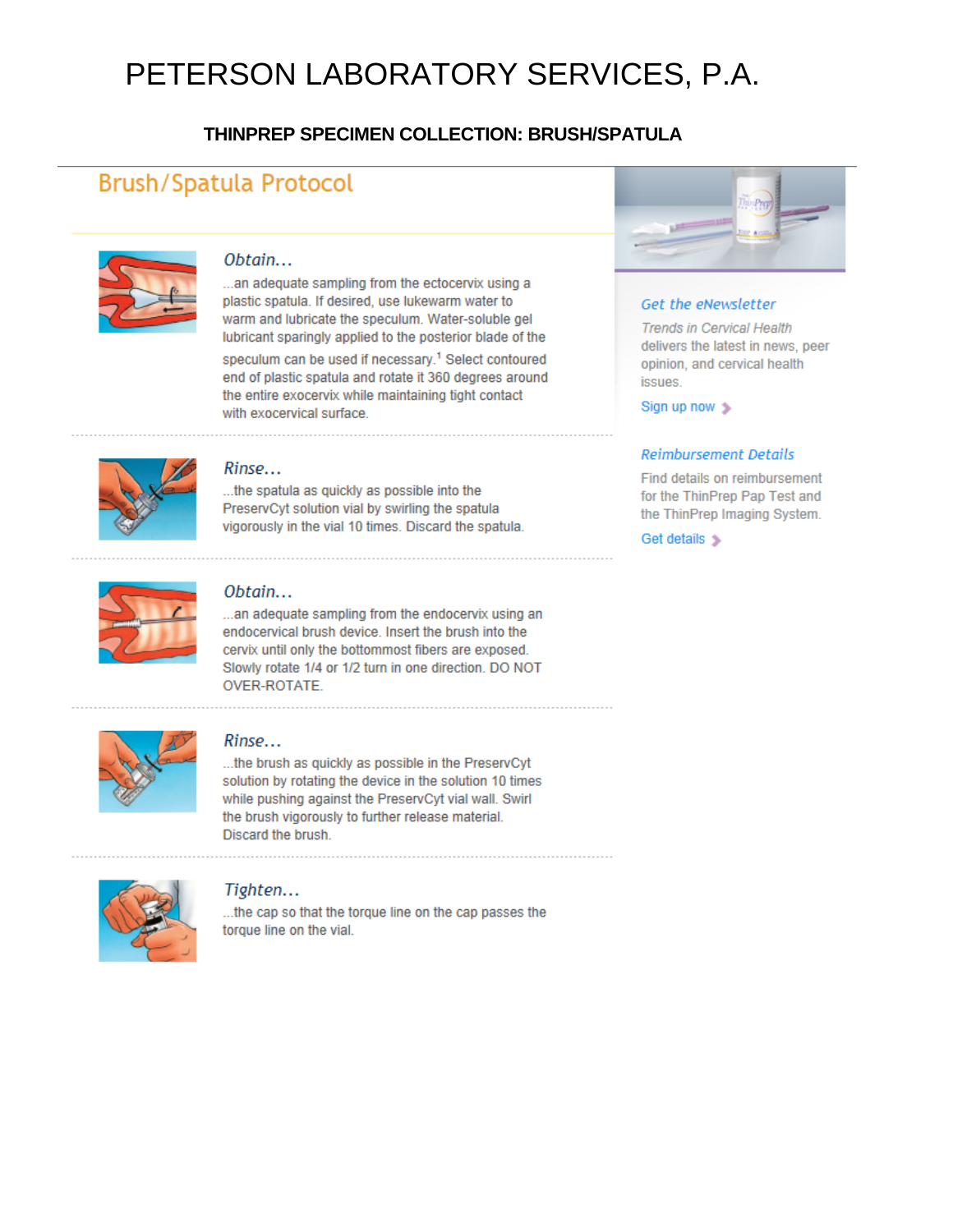# **GYN CYTOLOGY**

### **IV. INTERPRETATION OF PAP TESTING REPORTS**

The following information specifically describes epithelial cell abnormalities.

### **A. ADEQUACY**

Adequacy and diagnosis should be used in conjunction with clinical history to determine appropriate patient follow-up. The condition of the specimen received and the presence or absence of endocervical and/or squamous metaplastic cells is noted. The presence of excessive red blood cells, inflammation, scanty cellularity, or poor fixation of cells is also noted. ADEQUACY IS NOT A **DIAGNOSIS** 

### **B. PATHOLOGIST REVIEW POLICY**

Pap Smears with an atypical diagnosis will be reviewed by a pathologist. A separate charge will be made for the pathologist over read.

### **C. INFECTIOUS DISEASE SCREENING**

Specimens are screened for cytologic evidence of infectious diseases, such as trichomonas, herpes, candida and human papillomavirus (HPV).

HPV testing can be performed from the ThinPrep specimen vial. HPV testing will determine the presence of HIGH-RISK HPV factors.

HIGH RISK HPV types are associated with warts, low-grade lesions and high-grade lesions (including cancer).

Guidelines developed by the American Society for Colposcopy and Cervical Pathology (ASCCP) recommend **HPV high risk testing only** ordered on patients with atypical squamous cells of undetermined significance (ASCUS). The test must be ordered within 3 weeks of ThinPrep vial specimen collection.

Chlamydia trachomatis and Neisseria Gonorrhoeae testing by can also be performed from ThinPrep specimen collection vials. The Cytology Department must have a written request to run either HPV or CT/GC testing. If testing is desired, fax a request (form available on our website) to 785-537-3592, attention CYTOLOGY.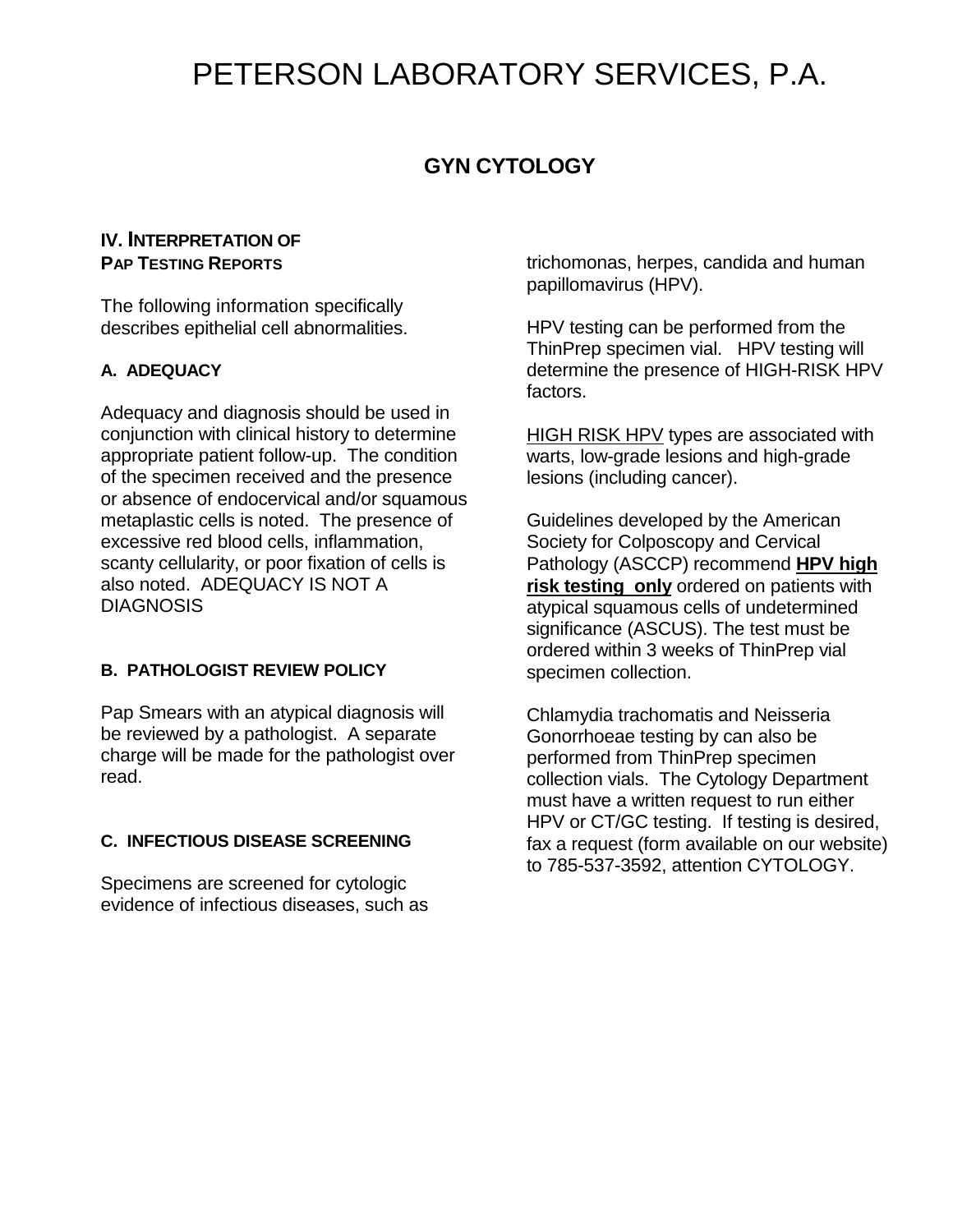# **GYN CYTOLOGY**

# **V. PAP REMINDER SYSTEM**

Peterson Laboratory Services holds quality patient care to the highest standard. A patient reminder system if offered at no additional cost.

### **NORMAL PAP PATIENT LETTER**

Letters are prepared by Peterson Laboratory Services and mailed directly from our facility to those patients with negative pap test results. The letters are addressed to the patient and appear as if they were sent from the office of the attending physician. The letter explains to the patient that their pap test has been interpreted as "normal." The patient is instructed to telephone the attending physician's office if they have questions or concerns. The name of the laboratory does not appear on the correspondence.

If there is a question about if a letter was sent to a patient, please refer to the patient report. A single asterisk (\*) under the pathologist's name on the left side indicates that a letter was sent. If no asterisk appears, it indicates that a letter was not sent.

## **PAP REMINDER LETTERS**

Letters reminding patients that they are due for a repeat Pap test are prepared and sent to the physician's office on a monthly basis. The letters are prepared with the physician name and telephone number for the patient to phone to make an appointment and make no reference to Peterson Laboratory Services. The attending physician may use the reminder letters as they desire; however, double window envelopes are furnished with the letters to facilitate mailing.

The reminder letters are prepared nine (9) months following a negative report.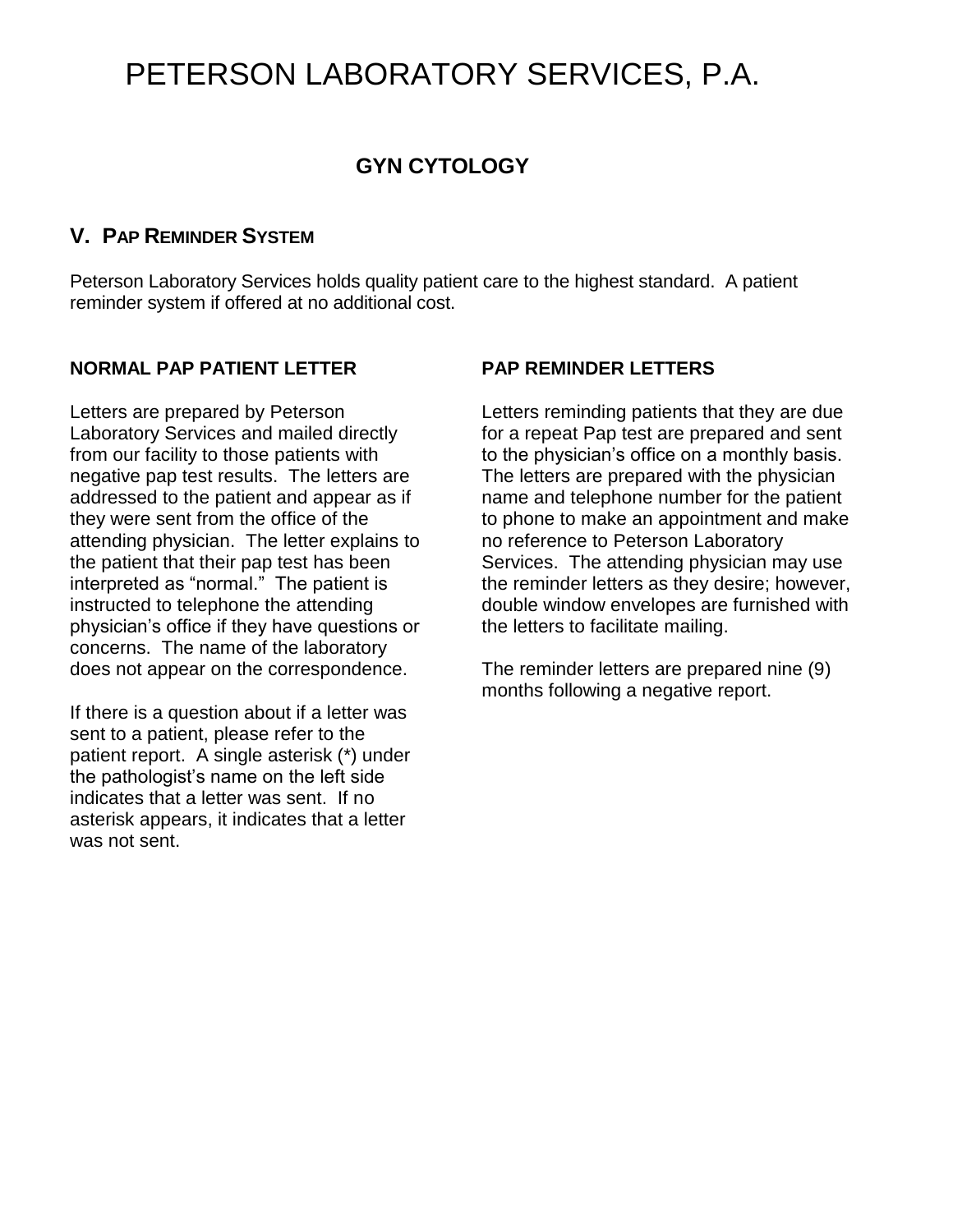# **NON-GENITAL CYTOLOGY**

# **I. COLLECTION / HANDLING PROCEDURES**

**The most accurate testing is achieved with highest quality specimens. Please submit at next courier pickup.**

| <b>SOURCE</b>                                  | <b>SPECIMEN REQUIREMENTS</b>                                                                                                                                                                                                                                                                           |  |
|------------------------------------------------|--------------------------------------------------------------------------------------------------------------------------------------------------------------------------------------------------------------------------------------------------------------------------------------------------------|--|
| <b>BODY FLUIDS</b><br>(pleural, ascitic, etc.) | Fresh specimen needs to be refrigerated or submit in<br>Cytolyt solution at room temperature. Submit the entire<br>specimen.                                                                                                                                                                           |  |
| <b>BREAST CYST ASPIRATE</b>                    | Fresh specimen needs to be refrigerated or submit in<br>Cytolyt solution at room temperature. Refrigerate.                                                                                                                                                                                             |  |
| <b>BRONCHIAL WASHINGS</b>                      | Fresh specimen needs to be refrigerated or submitted in<br>equal amounts of Cytolyt at room temperature.                                                                                                                                                                                               |  |
| <b>BRUSHINGS</b>                               | Place brush(s) in small container with normal saline.<br>Refrigerate.                                                                                                                                                                                                                                  |  |
| <b>CEREBROSPINAL FLUID</b>                     | Fresh specimen needs to be refrigerated or submit in<br>Cytolyt solution at room temperature. Refrigerate.                                                                                                                                                                                             |  |
| FINE NEEDLE ASPIRATE                           | Refer to following special collection procedure.                                                                                                                                                                                                                                                       |  |
| <b>SPUTUM</b>                                  | First morning deep-cough specimen is recommended.<br>Generally three (3) separate specimens are collected.                                                                                                                                                                                             |  |
| <b>URINE</b>                                   | Fresh urine needs to be refrigerated or if collected in<br>PreservCyt solution @ 2:1 urine-to-PreservCyt ratio, or<br>3:1 urine-to-Cytolyt ratio, send at room temperature.<br>DO NOT COLLECT FIRST MORNING SAMPLE.<br>Indicate on requisition if sample is voided or<br>catheterized, as appropriate. |  |
| <b>BLADDER WASHINGS</b>                        | Fresh specimen needs to be refrigerated or submit in<br>Cytolyt solution at room temperature. Refrigerate.                                                                                                                                                                                             |  |
| <b>SMEARS (including Tzanck)</b>               | Spray fix immediately. If collected from the<br>head/neck/lymph area, please submit 2 air-dried slides<br>also.                                                                                                                                                                                        |  |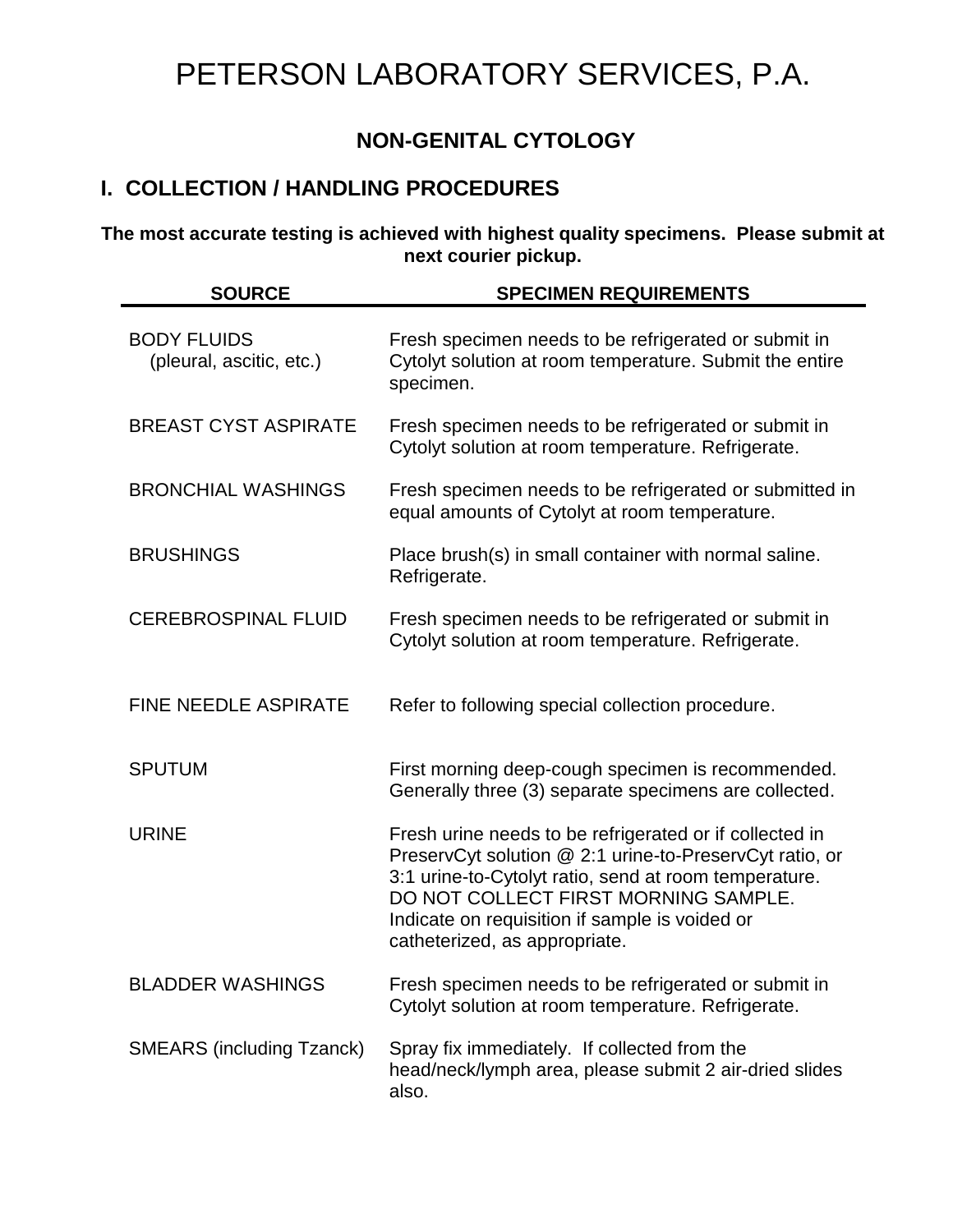# **NON-GENITAL CYTOLOGY**

## **A. LABELING**

- 1. Label glass slides with the following information:
	- a. Patient first and last name
	- b. Date of collection
- 2. Label the container with the following information:
	- a. Patient first and last name
	- b. Anatomic location of specimen
	- c. Date of collection
- 3. Indicate on the label the solution the specimen has been collected in i.e. saline, Cytolyt, etc.

## **B. REQUISITION:**

- 1. Complete a green PLS cytology requisition (GP3) with the following demographic information:
	- a. Patient First and Last Name
	- b. Physician
	- c. Date of Birth
	- d. SEX of patient
- 2. Additional required information in the NON-GENITAL CYTOLOGY area of the request form:
	- a. Anatomic Location of Specimen
	- b. Pertinent medical history
	- c. Diagnosis

## **C. HANDLING:**

- 1. Place slides in slide folders
- 2. Place slide folders and specimen container in PLS specimen transport bag
- 3. Fold requisition and place in side pocket of PLS specimen transport bag
- 4. Transport to PLS

**NOTE:** *Slide containers and spray fixative are furnished upon request. Please contact the laboratory if you require supplies or additional information.*